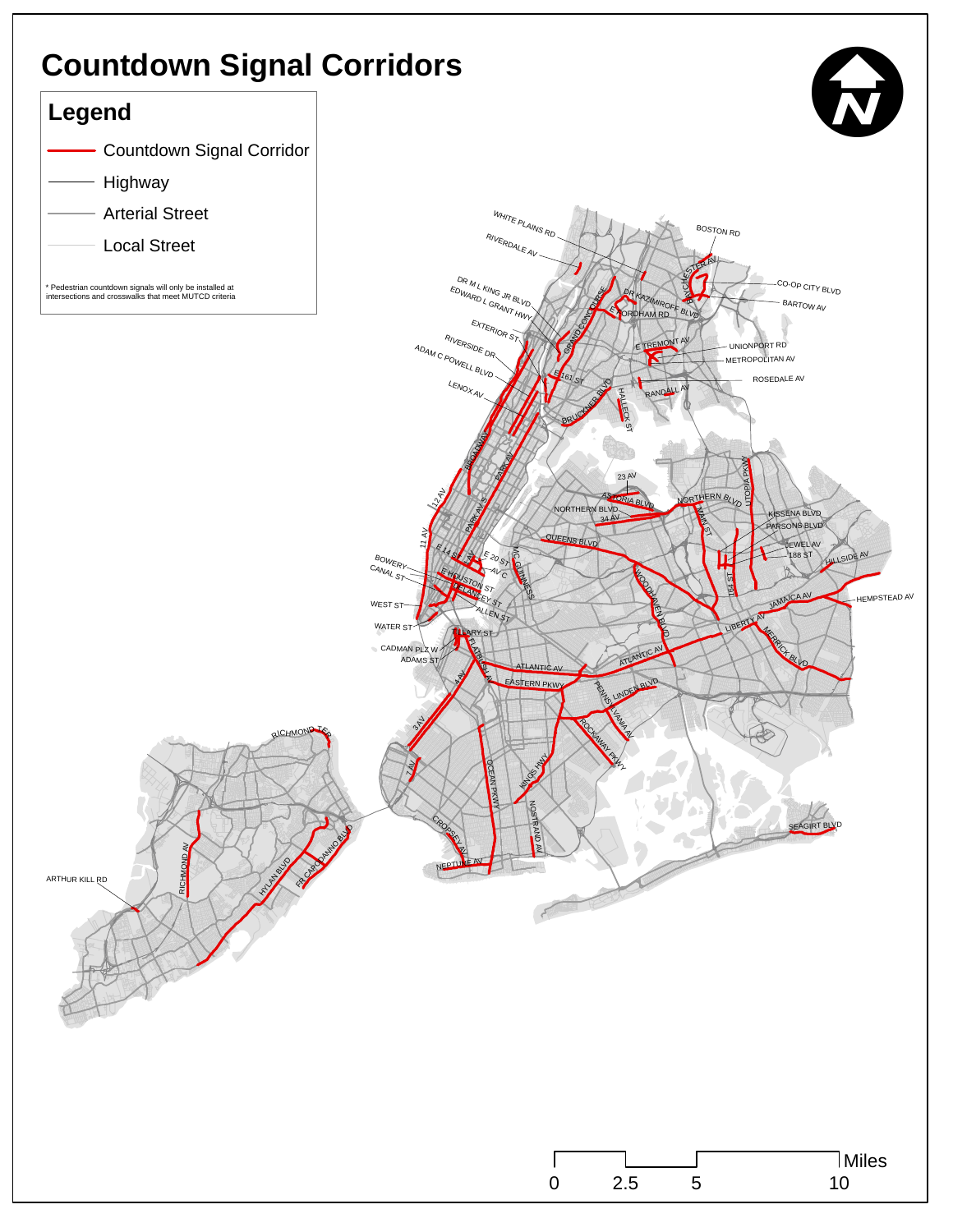| <b>Borough</b>  | <b>Street Name</b>                |  |
|-----------------|-----------------------------------|--|
| <b>Bronx</b>    | Webster Ave & East Fordham Rd     |  |
| <b>Bronx</b>    | 3rd Ave & East Fordham Rd         |  |
| <b>Bronx</b>    | Webster Ave & East 168th St       |  |
| <b>Brooklyn</b> | Flatbush Ave & Church Ave         |  |
| Brooklyn        | 4th Avenue & 9th Street           |  |
| <b>Brooklyn</b> | Flatbush Ave & Glenwood Rd        |  |
| <b>Brooklyn</b> | 4th Ave & 86th St                 |  |
| <b>Brooklyn</b> | Pennsylvania Ave & New Lots Ave   |  |
| Brooklyn        | Utica Ave & Church Ave            |  |
| Manhattan       | 6th Avenue & W 42nd Street        |  |
| Manhattan       | 8th Avenue & W 34th Street        |  |
| Manhattan       | Lenox Avenue & W 125th Street     |  |
| Manhattan       | 9th Avenue & W 23rd Street        |  |
| Manhattan       | Amsterdam & W. 125th Street       |  |
| Manhattan       | 2nd Ave & E 14th Street           |  |
| Manhattan       | 7th Ave & W 34th Street           |  |
| Manhattan       | Lexington Ave & W 125th Street    |  |
| Queens          | Parson Blyd & Northern Blyd       |  |
| Queens          | Northern Blvd & Union St          |  |
| Queens          | Queens Blvd & Broadway            |  |
| Queens          | Queens Blvd & 71st Ave & 108th St |  |
| Staten Island   | Hillside Ave & Targee St          |  |

### **Pedestrian Countdown Signal Locations: Intersections (All Boroughs)**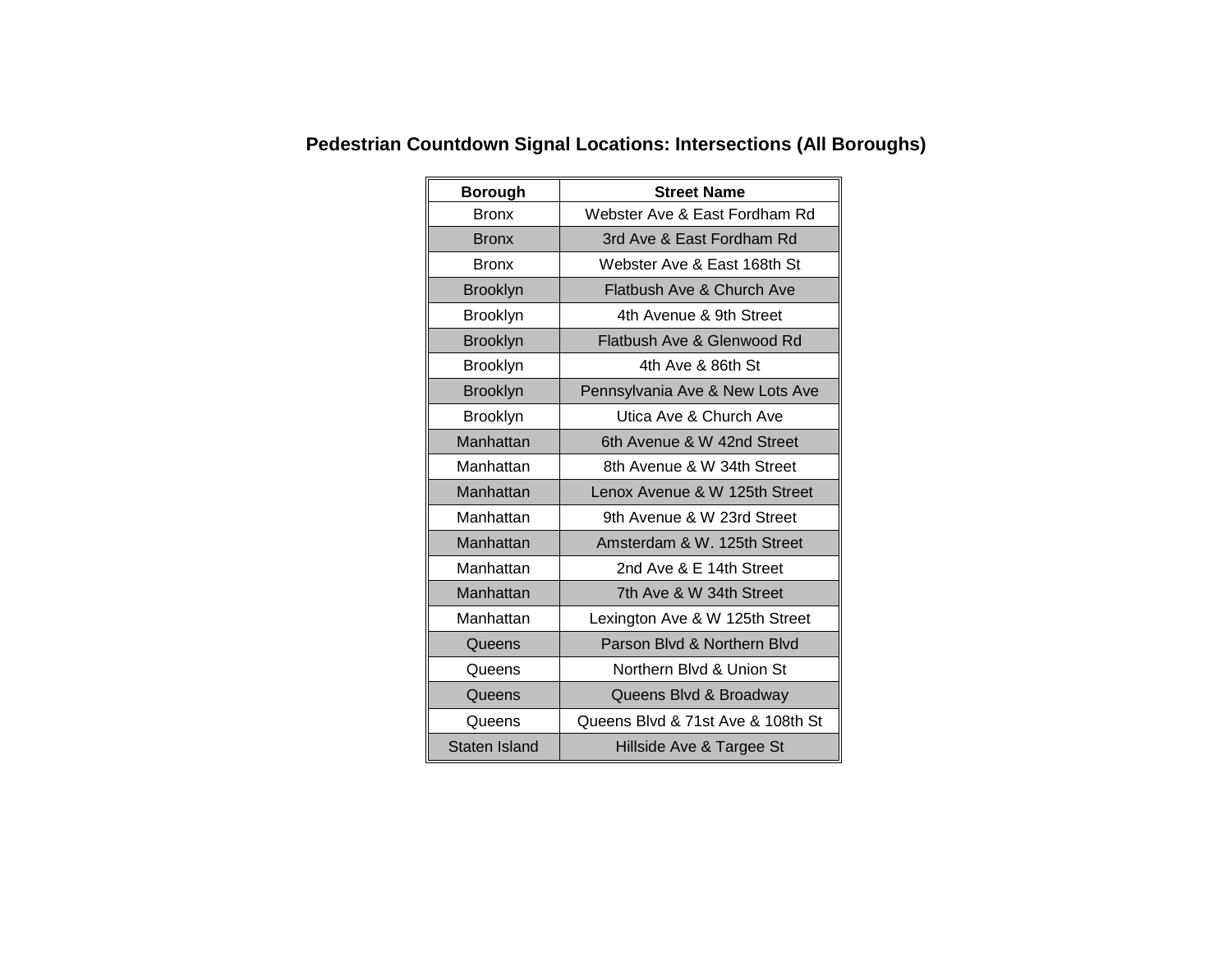| <b>Borough</b> | <b>Street Name</b>                          | <b>From</b>                  | To                 |
|----------------|---------------------------------------------|------------------------------|--------------------|
| Manhattan      | <b>DELANCEY ST</b>                          | <b>BOWERY</b>                | FDR DR             |
| Manhattan      | PARK AV S                                   | E 16 ST                      | E 32 ST            |
| Manhattan      | <b>BROADWAY</b>                             | <b>COLUMBUS CIR</b>          | W 169 ST           |
| Manhattan      | <b>ALLEN ST</b>                             | E HOUSTON ST                 | <b>DIVISION ST</b> |
| Manhattan      | E HOUSTON ST                                | <b>BROADWAY</b>              | FDR DR             |
| Manhattan      | <b>LENOX AV</b>                             | <b>CENTRAL PARK N</b>        | <b>W 145 ST</b>    |
| Manhattan      | ADAM C POWELL BLVD                          | <b>CENTRAL PARK N</b>        | W 155 ST           |
| Manhattan      | W HOUSTON ST                                | AV OF THE<br><b>AMERICAS</b> | <b>BROADWAY</b>    |
| Manhattan      | E 14 ST                                     | 1 AV                         | AV C               |
| Manhattan      | <b>PARK AV</b>                              | E 32 ST                      | E 132 ST           |
| Manhattan      | <b>BOWERY</b>                               | <b>WORTH ST</b>              | E <sub>4</sub> ST  |
| Manhattan      | 1 AV                                        | <b>E 14 ST</b>               | E 23 ST            |
| Manhattan      | <b>WEST ST</b>                              | <b>BATTERY PL</b>            | <b>W 14 ST</b>     |
| Manhattan      | <b>PARK ROW</b>                             | <b>BROADWAY / ANN ST</b>     | <b>WORTH ST</b>    |
| Manhattan      | AV C                                        | <b>E 14 ST</b>               | E 23 ST            |
| Manhattan      | E 20 ST                                     | 1 AV                         | AV C               |
| Manhattan      | $11^{\text{th}}$ / 12 $^{\text{th}}$ AVENUE | <b>W 14 ST</b>               | <b>W 72 ST</b>     |
| Manhattan      | <b>RIVERSIDE DR</b>                         | <b>W 103 ST</b>              | <b>W 173 ST</b>    |
| Manhattan      | <b>CANAL ST</b>                             | <b>BOWERY</b>                | 6 AV               |
| Manhattan      | <b>RIVERSIDE DR</b>                         | W 103 ST                     | <b>W 173 ST</b>    |
| Manhattan      | <b>WATER ST</b>                             | <b>BEEKMAN ST</b>            | <b>OLD SLIP</b>    |

## **Pedestrian Countdown Signal Locations: Manhattan Corridors**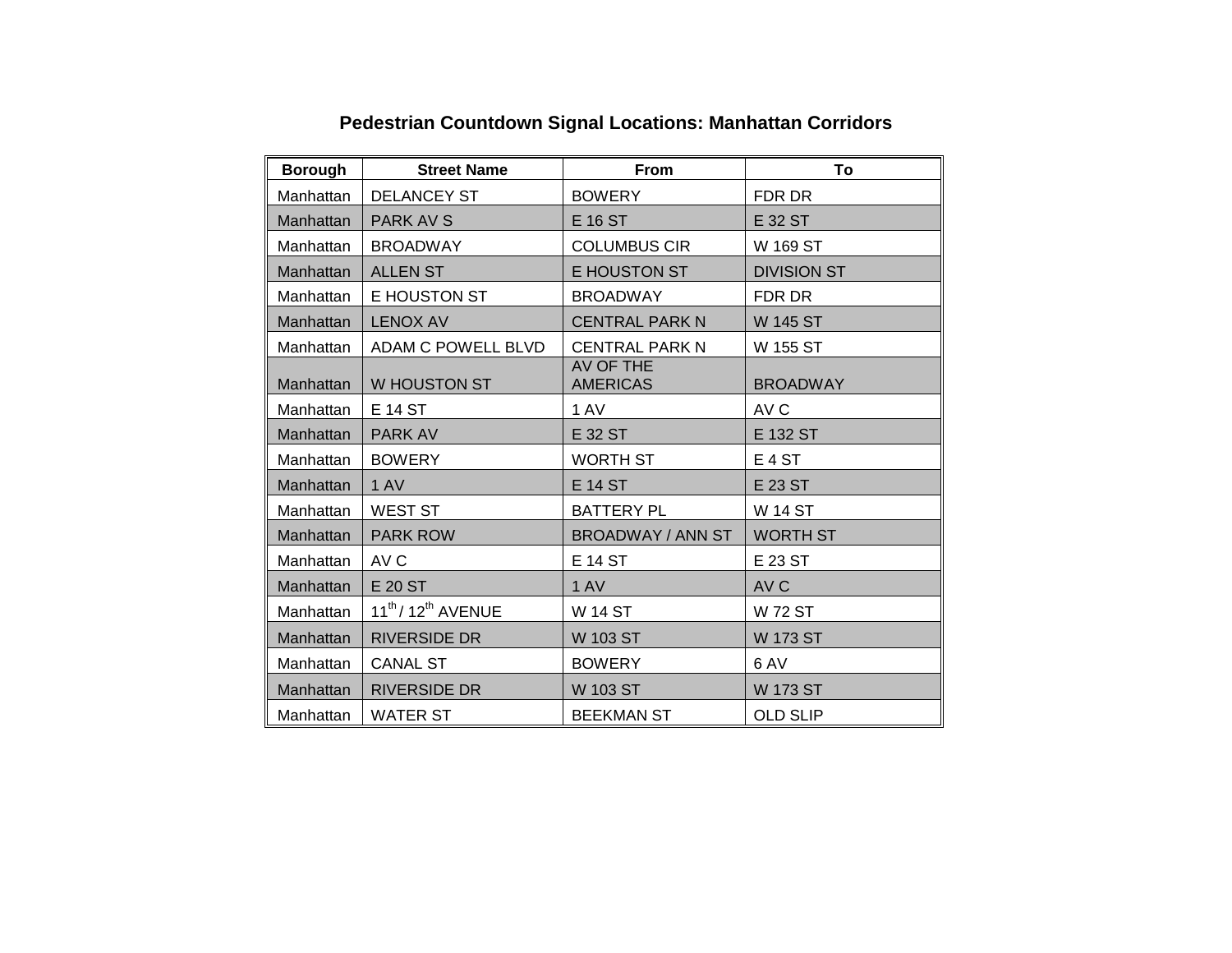| <b>Borough</b> | <b>Street Name</b>    | <b>From</b>                               | To                             |
|----------------|-----------------------|-------------------------------------------|--------------------------------|
| Queens         | <b>HEMPSTEAD AV</b>   | <b>JAMAICA AV</b>                         | <b>CROSS IS PKWY</b>           |
| Queens         | <b>JEWEL AV</b>       | <b>KISSENA BLVD</b>                       | 164 ST                         |
| Queens         | <b>LIBERTY AV</b>     | 157 ST                                    | 168 PL                         |
| Queens         | <b>WOODHAVEN BLVD</b> | <b>QUEENS BLVD</b>                        | ROCKAWAY BLVD                  |
| Queens         | PARSONS BLVD          | <b>71 AV</b>                              | 65 AV                          |
| Queens         | <b>NORTHERN BLVD</b>  | <b>JUNCTION BLVD</b>                      | <b>BOWNE ST</b>                |
| Queens         | <b>ATLANTIC AV</b>    | <b>GRANT AV</b>                           | VAN WYCK EXP                   |
| Queens         | <b>KISSENA BLVD</b>   | <b>LONG IS EXWY</b>                       | <b>71 AV</b>                   |
| Queens         | <b>ASTORIA BLVD</b>   | 80 ST                                     | 111 ST                         |
| Queens         | <b>MAIN ST</b>        | <b>QUEENS BLVD</b>                        |                                |
| Queens         | 164 ST                | PIDGEON MEADOW<br><b>RD</b>               | <b>GRND CNTRL PKWY SR</b><br>N |
| Queens         | <b>MERRICK BLVD</b>   | <b>LIBERTY AV</b>                         | <b>HOOK CREEK BLVD</b>         |
| Queens         | <b>QUEENS BLVD</b>    | VAN DAM ST                                | <b>HILLSIDE AV</b>             |
| Queens         | 34 AV                 | 69 ST                                     | <b>114 ST</b>                  |
| Queens         | <b>JAMAICA AV</b>     | 172 ST                                    | 257 ST                         |
| Queens         | 188 ST                | <b>HOR HARDING EXWY</b><br><b>SRN</b>     | 69 AV                          |
| Queens         | <b>SEAGIRT BLVD</b>   | <b>BEACH 35 ST</b>                        | NASSSAU CO. LINE               |
| Queens         | <b>HILLSIDE AV</b>    | 218 ST                                    | 231 ST                         |
| Queens         | <b>UTOPIA PKWY</b>    | <b>GRND CNTRL PKWY</b><br>SR <sub>N</sub> | <b>CROSS ISLD PKWY SR</b><br>S |
| Queens         | 23 AV                 | 82 ST                                     | 102 ST                         |

## **Pedestrian Countdown Signal Locations: Queens Corridors**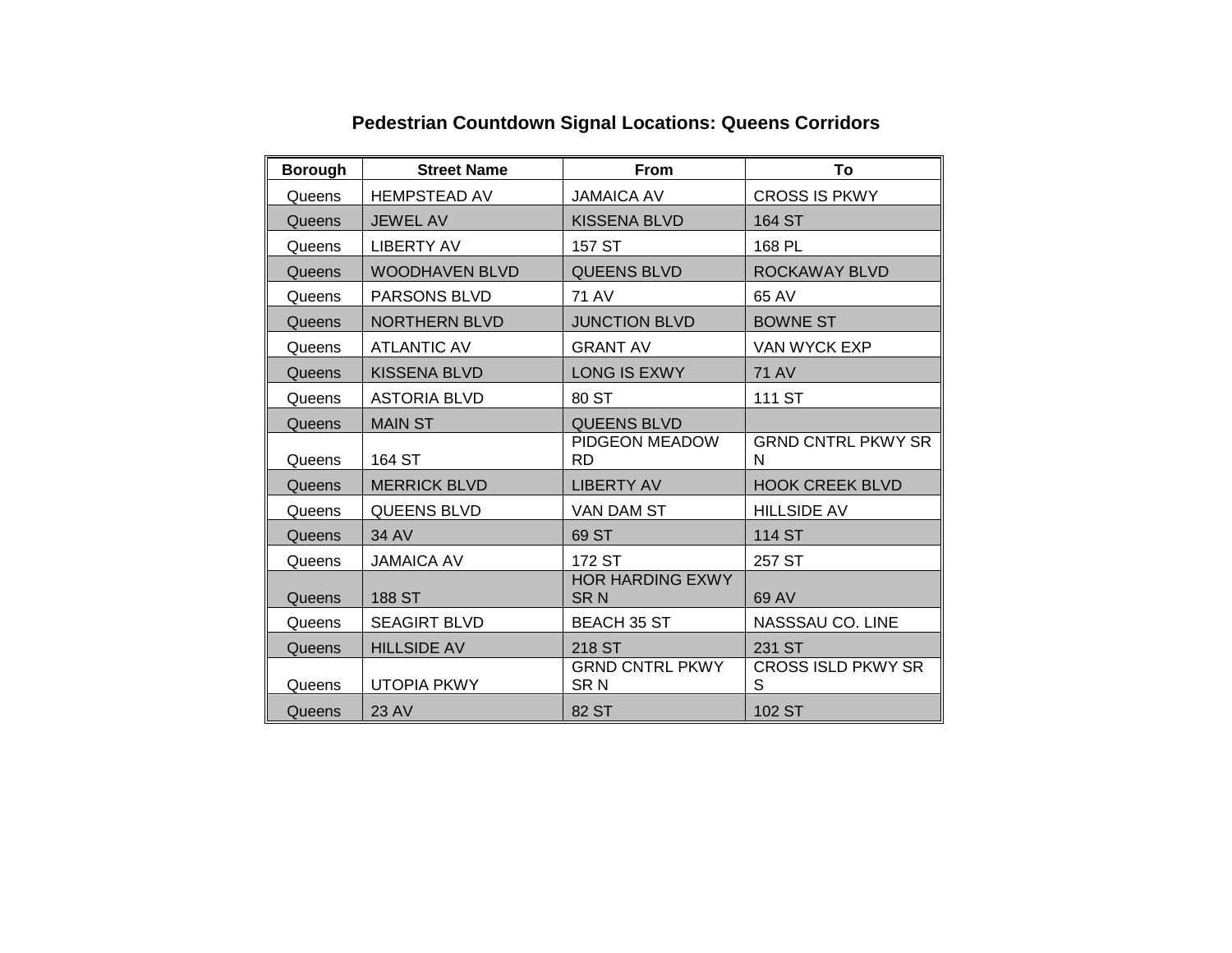| <b>Borough</b> | <b>Street Name</b>    | <b>From</b>             | To                  |
|----------------|-----------------------|-------------------------|---------------------|
| Staten         |                       |                         |                     |
| Island         | <b>LILY POND AV</b>   | <b>MC CLEAN AV</b>      | FR CAPODANNO BLVD   |
| <b>Staten</b>  |                       |                         |                     |
| Island         | <b>HYLAN BLVD</b>     | <b>HAROLD AV</b>        | <b>STEUBEN ST</b>   |
| Staten         |                       |                         |                     |
| Island         | <b>BAY ST</b>         | <b>HYATT ST</b>         | <b>SLOSSON TER</b>  |
| <b>Staten</b>  |                       |                         |                     |
| Island         | <b>RICHMOND AV</b>    | DRUMGOOLE RD W          | <b>VICTORY BLVD</b> |
| Staten         |                       | <b>END NEAR GREELEY</b> |                     |
| Island         | FR CAPODANNO BLVD     | AV                      | LILY POND AV        |
| <b>Staten</b>  |                       |                         |                     |
| Island         | <b>SEAVIEW AV</b>     | <b>HYLAN BLVD</b>       | FR CAPODANNO BLVD   |
| Staten         |                       |                         |                     |
| Island         | <b>RICHMOND TER</b>   | <b>WESTERVELT AV</b>    | <b>BAY ST</b>       |
| Staten         |                       |                         |                     |
| Island         | <b>STEUBEN ST</b>     | <b>HYLAN BLVD</b>       | <b>OLGA PL</b>      |
| Staten         |                       |                         |                     |
| Island         | <b>ARTHUR KILL RD</b> | W SHORE EXWY            | <b>CODY PL</b>      |

## **Pedestrian Countdown Signal Locations: Staten Island Corridors**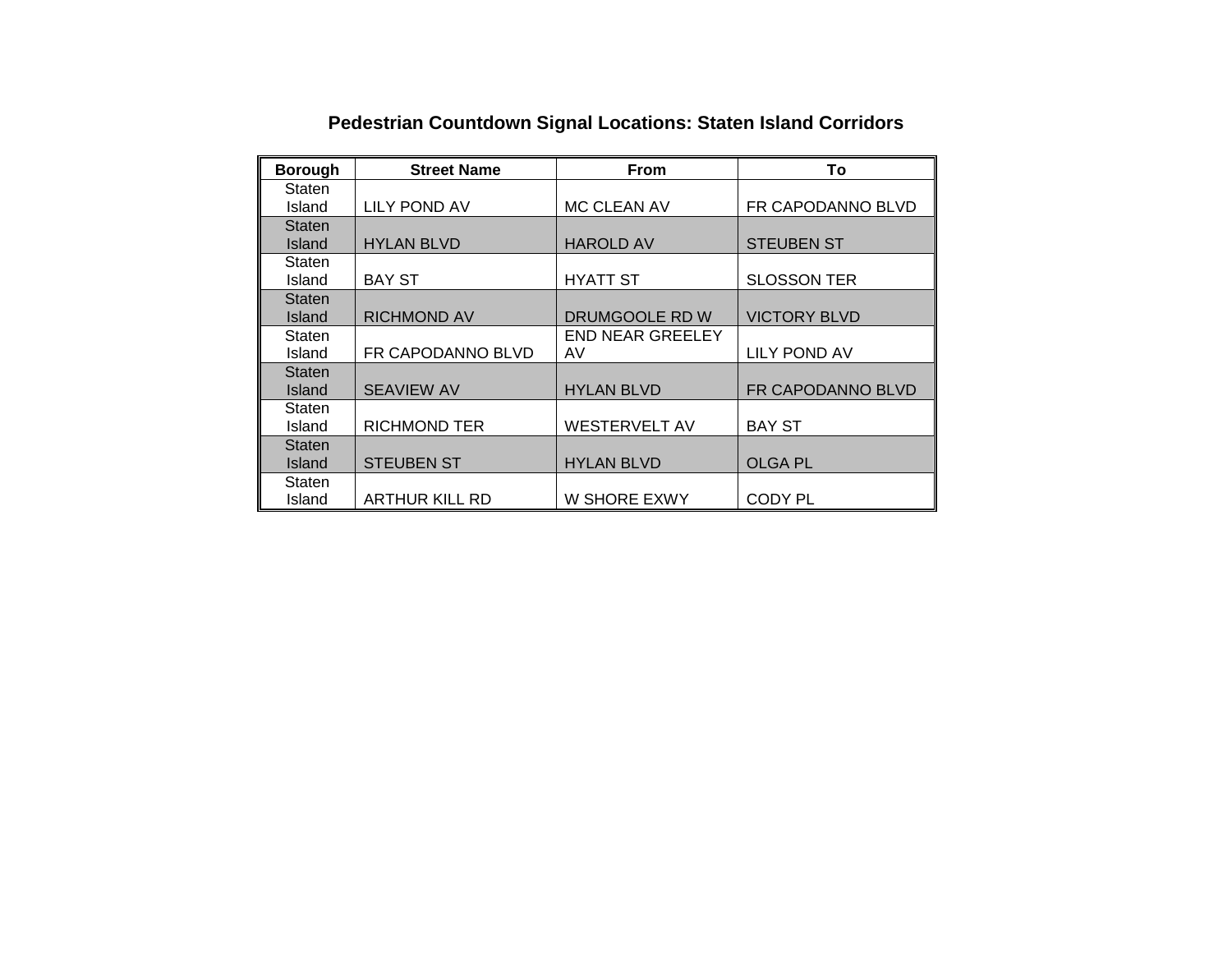| <b>Borough</b> | <b>Street Name</b>     | <b>From</b>                         | To                                  |
|----------------|------------------------|-------------------------------------|-------------------------------------|
| <b>Bronx</b>   | EDWARD L GRANT HWY     | E 167 ST                            | DR M L KING JR BLVD                 |
| <b>Bronx</b>   | E 161 ST               | <b>MACOMBS DAM BR</b>               | <b>SHERIDAN AV</b>                  |
| <b>Bronx</b>   | ROSEDALE AV            | <b>WATSON AV</b>                    | SOUNDVIEW AV                        |
| <b>Bronx</b>   | <b>BARTOW AV</b>       | <b>EDSON AV</b>                     | <b>EDSON AV</b>                     |
| <b>Bronx</b>   | E FORDHAM RD           | E FORDHAM RD                        | <b>HUGHES AV</b>                    |
| <b>Bronx</b>   | <b>GRAND CONCOURSE</b> | E 140 ST                            | <b>MOSHOLU PKWY</b>                 |
| <b>Bronx</b>   | WHITE PLAINS RD        | <b>GUN HILL RD</b>                  | E 216 ST                            |
| <b>Bronx</b>   | DR M L KING JR BLVD    | <b>EDWARD L GRANT</b><br><b>HWY</b> | <b>MORTON PL</b>                    |
| <b>Bronx</b>   | E TREMONT AV           | <b>WHITE PLAINS RD</b>              | <b>WESTCHESTER AV</b>               |
| <b>Bronx</b>   | <b>BOSTON RD</b>       | <b>CONNER ST</b>                    | <b>WESTCHESTER</b><br><b>BORDER</b> |
| <b>Bronx</b>   | <b>METROPOLITAN AV</b> | <b>HUGH J GRANT CIR</b>             | <b>CASTLE HILL AV</b>               |
| <b>Bronx</b>   | <b>BAYCHESTER AV</b>   | <b>BARTOW AV</b>                    | <b>ROMBOUTS AV</b>                  |
| <b>Bronx</b>   | RANDALL AV             | <b>OLMSTEAD AV</b>                  | <b>HAVEMEYER AV</b>                 |
| <b>Bronx</b>   | <b>HALLECK ST</b>      | <b>EDGEWATER RD</b>                 | RYAWA AV                            |
| <b>Bronx</b>   | UNIONPORT RD           | E TREMONT AV                        | <b>STARLING AV</b>                  |
| <b>Bronx</b>   | <b>RIVERDALE AV</b>    | W 230 ST                            | W 236 ST                            |
| <b>Bronx</b>   | DR KAZIMIROFF BLVD     | E FORDHAM RD                        | <b>BRONX PARK E</b>                 |
| <b>Bronx</b>   | <b>BRUCKNER BLVD</b>   | <b>ST ANN'S AV</b>                  | <b>LONGFELLOW AV</b>                |
| <b>Bronx</b>   | <b>EXTERIOR ST</b>     | E 140 ST                            | MDE SB EN E 153 ST                  |
| <b>Bronx</b>   | <b>CO-OP CITY BLVD</b> | <b>BAY PLZ</b>                      | <b>DREISER LOOP</b>                 |